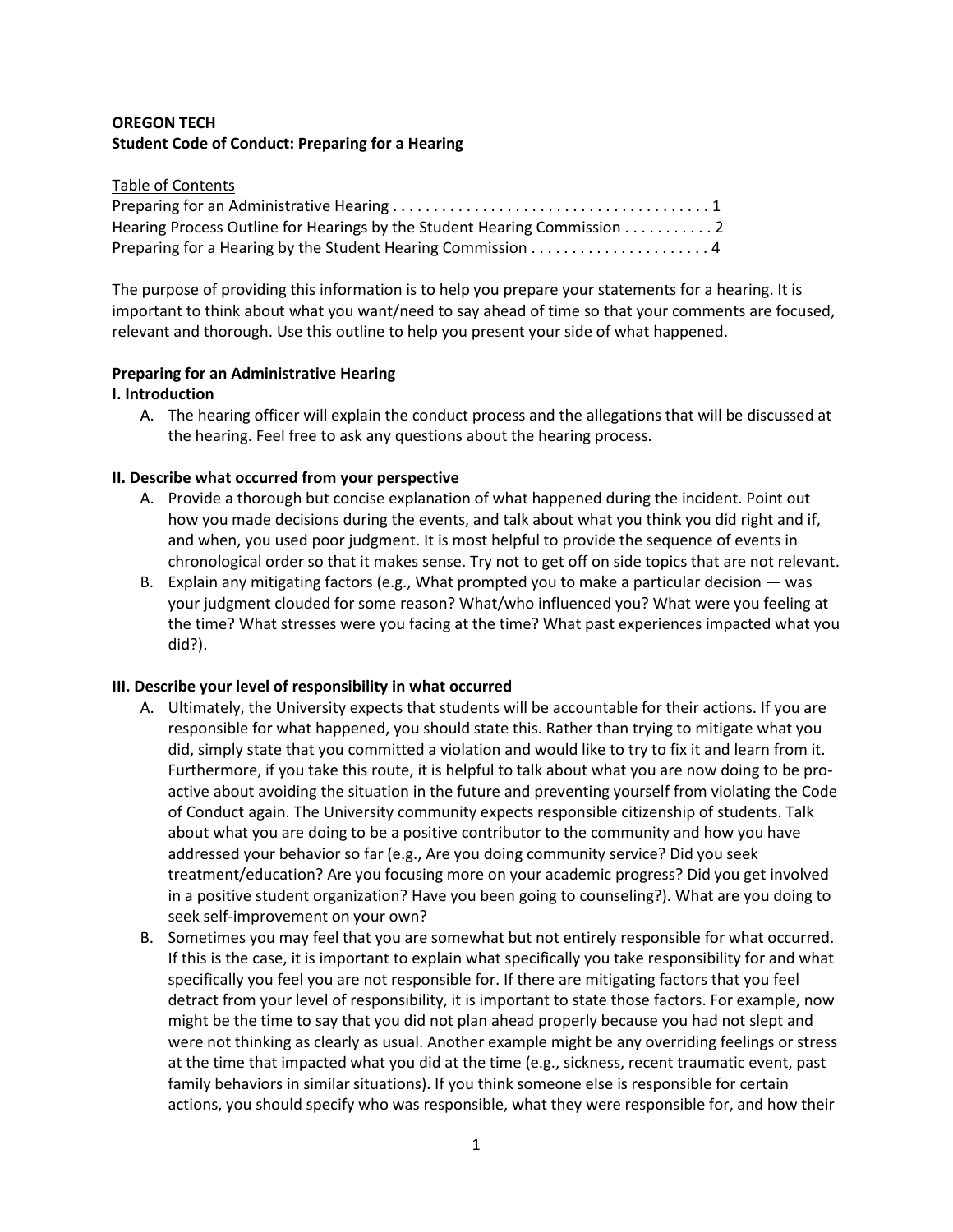actions impacted yours (e.g., "My friend was the one driving," or "He hit me first and I had to defend myself.").

- C. Sometimes you may feel that you are not responsible at all for what occurred. You should state why you think this and provide any evidence that you are not responsible (i.e., "I was not there at that time"). You might reiterate any facts that establish you are not responsible for the alleged violations (i.e., "I was not intoxicated at the time and no alcohol showed up on the Breathalyzer," or "I had only been there three minutes, as established by my witnesses, and was not aware that alcohol was present in the room," or "The fight was between two of my classmates and I was the one trying to stop the fight. I got in the middle because I was trying to separate them, as my friend confirmed."). However, remember that just because you disagree with a law or policy does not mean that you did not violate it. Regardless of your personal feelings about a law or policy, if you chose to violate it, you would be best served by admitting this and taking responsibility for your actions.
- D. If you are at fault and are taking responsibility for it, do not blame others in the course of admitting responsibility. This detracts from your stating that you are responsible (e.g., "I take full responsibility for what occurred. However, I was in the wrong place at the wrong time. The police are just looking for people to arrest. I was violating the law, but I did not hurt anyone and just got caught." Essentially, such statements actually mean, "I AM responsible except I am really not responsible because everyone else is."). If you violated the law, do not say, "I was in the wrong place at the wrong time" as this is not true and reflects poorly on your sense of personal accountability for your actions. You were committing a violation and got caught. While you may not be happy that you got caught, this does not mean you were not in the wrong. It is not a sign of taking responsibility to say things like, "The police officers here are just looking to get people in trouble." Additionally, saying things like, "I know tons of people who do this and don't get caught — I'm just unlucky," is not a sign of taking responsibility, either. Show you are being an adult and being accountable for your actions. Just because other people have not been caught does not mean they were not committing a violation or that you should not be responsible for your commission of a violation. Strive to do the right thing because it is the right thing to do. Be better than the others — do not let your behavior become lax just because those around you are misbehaving.

#### **IV. Describe what you plan to do differently in the future and recommend sanctions, if appropriate**

- A. What can the University community expect from you in the future? What are you going to do to prevent the behavior from reoccurring or to show that you are a good citizen? Even if you did not commit a violation, it is always a good idea to reflect on what positive behavior you plan to engage in to help yourself avoid problems later. Take steps to be proactive about your behavior and show that you will be a responsible citizen from now on, and discuss what you have already done and what you will do.
- B. Recommend sanctions that you feel would be appropriate. What can you do to show that you are behaving in a positive manner? Review the range of sanctions in Section VIII of the Code of Conduct. How will you be accountable to yourself and the community?

#### **Hearing Process Outline for Hearings by the Student Hearing Commission I. Call to Order: The chair calls the hearing to order**

- A. Identify all parties present
- B. Preliminary comments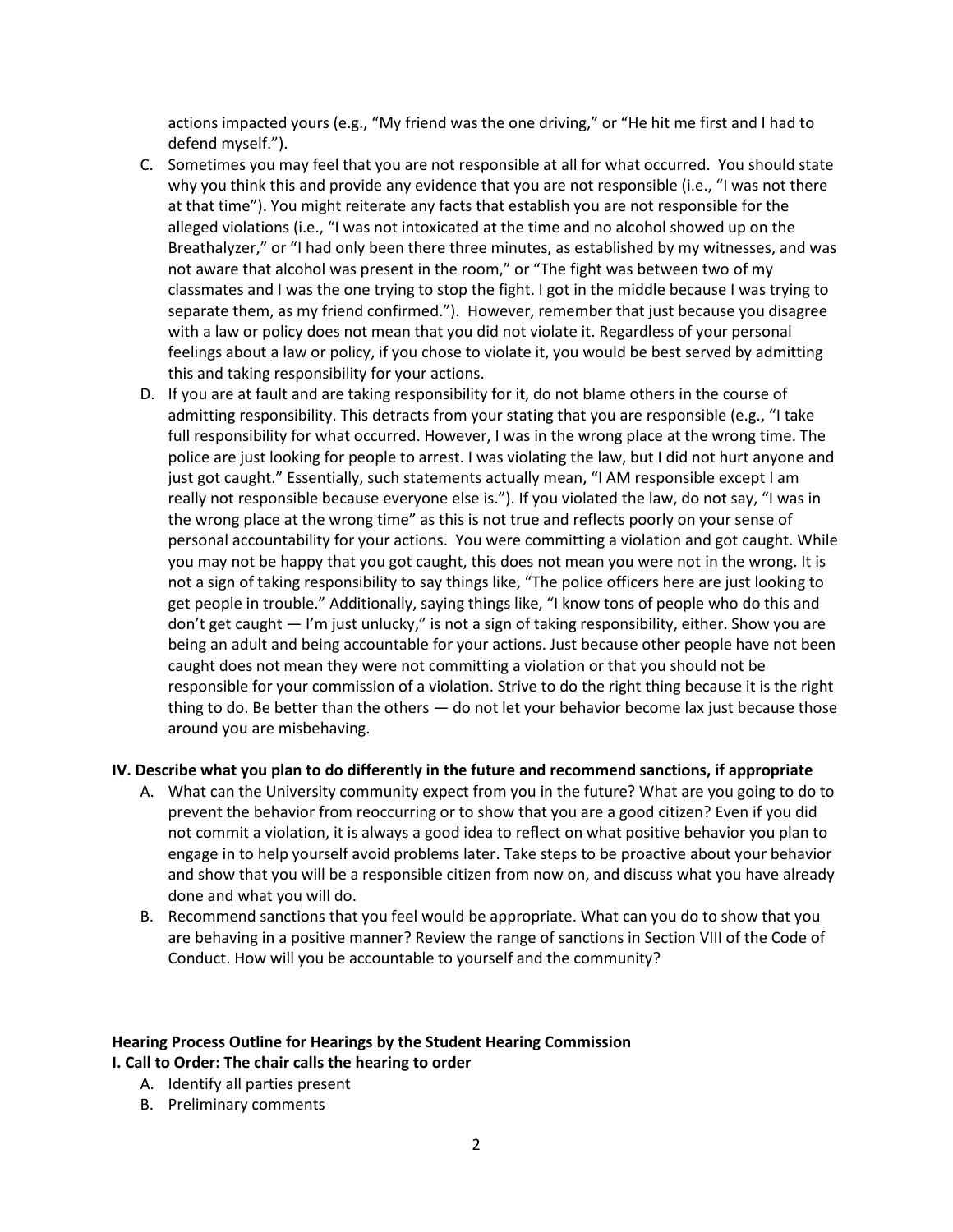- C. Honesty Statement\*
- D. Hearing Conditions
	- 1. Hearing will be audio recorded.
	- 2. All information will be restricted to matters directly relevant to the charges.
	- 3. Advisers, if present, are restricted to advising and may not make statements or ask questions during the proceeding.
	- 4. Any person who is disruptive or fails to abide by the hearing procedures or rules set by the chair may be removed.

\*Honesty Statement: The University expects that all information presented will be truthful and accurate. If false information is willfully provided, a student will be in violation of Section III of the Code of Conduct and may be subject to disciplinary action.

## **II. Opening Statements: usually 2-3 minutes each**

- A. Complainant makes an opening statement.
- B. Respondent makes an opening statement.

## **III. Evidentiary Phase: Length of time will be agreed upon by the complainant and the accused**

- A. Title IX Investigator presents investigation report (in cases of alleged sexual harassment and sexual misconduct).
	- 1. Panel members can question the investigator.
	- 2. Complainant can question the investigator.
	- 3. Respondent can question the investigator.
- B. Complainant presents
	- 1. Evidence and witnesses.
	- 2. Panel members can question the complainant.
	- 3. Respondent can question the complainant.
- C. Respondent presents
	- 1. Evidence and witnesses.
	- 2. Panel members can question the respondent.
	- 3. Complainant can question the respondent.
- D. Final questions can be asked by any party.

#### **IV. Closing Statements: usually 2-3 minutes each**

- A. Complainant makes a closing statement.
- B. Respondent makes a closing statement.

#### **V. Panel Deliberation: All parties excused**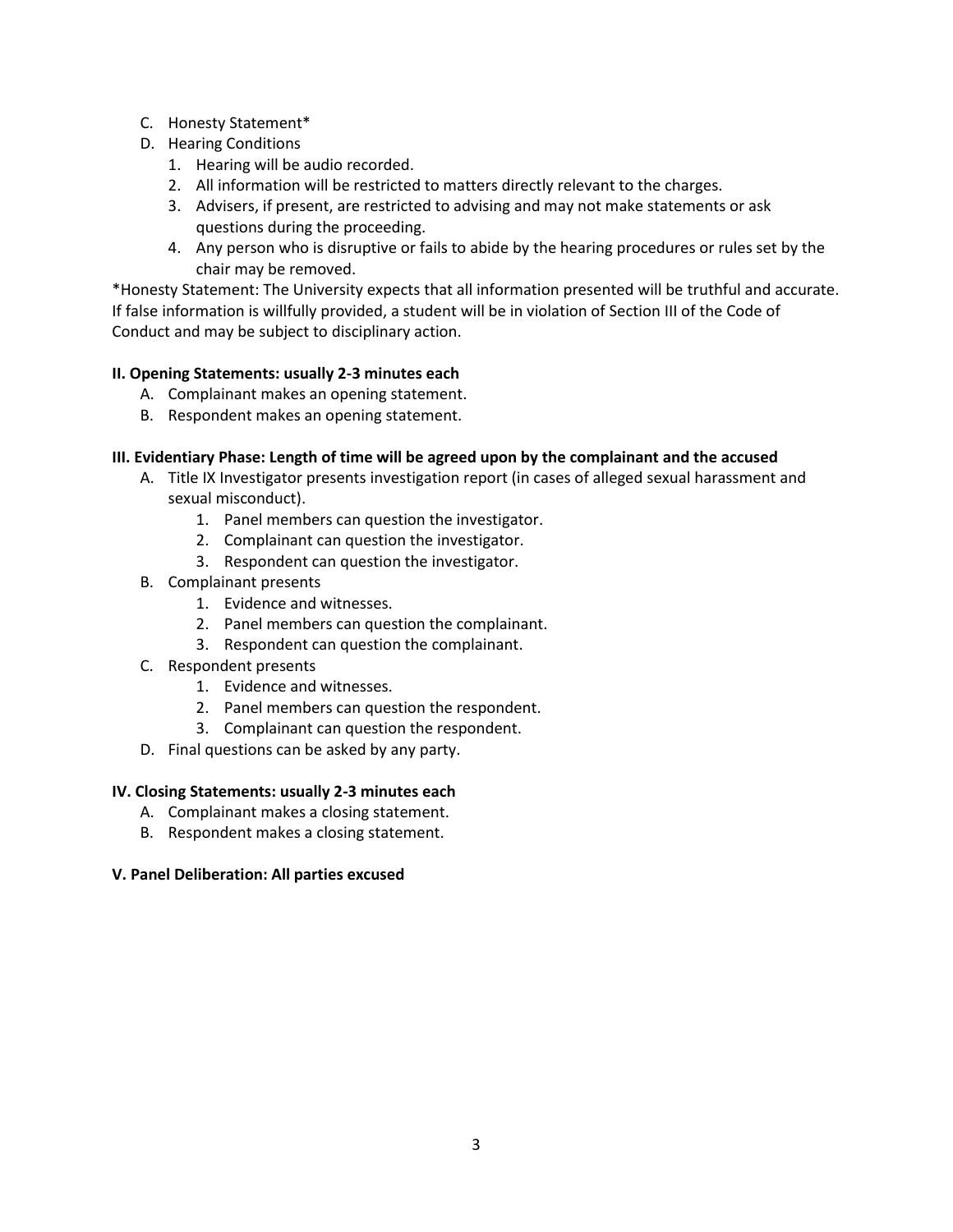## **Preparing for a Hearing by the Student Hearing Commission**

There are three stages to Student Hearing Commission hearings: Opening Statements, Evidentiary Phase and Closing Statements.

## **I. Opening Statements (usually lasts around 2-3 minutes)**

- A. Make some introductory comments about yourself. This will help give the hearing officer/hearing panel some idea about who you are and who you want to be. Keep this brief, but give some insight into yourself. You might mention your major, your future career plans, how you like Oregon Tech, current significant events in your life that may have affected you and your behavior, your current stress level as well as motivation, where you are from, when you plan to graduate and how you are doing academically. The only information we may have about you upfront could be what is contained in the complaint, so you want to provide some picture of how you see yourself and what is going on in your life in order to help us get to know you better and find out how we can help you.
- B. Make a brief statement about responsibility of the allegations. **Complainant:** It is helpful to state upfront what your position is on the violation to help direct the discussion. You should state what you believe the accused is responsible for (e.g., "I believe that Student X violated the Sexual Misconduct provision of the Student Code of Conduct" or "Student X is responsible for what happened."). **Respondent:** You may or may not feel you are responsible for the charges. It is helpful to state upfront what your position on this is as that will help direct the discussion. You should state upfront if you are admitting responsibility (e.g., "I am admitting that I messed up/made a bad decision" or "I agree that I am responsible for what happened") or that you are denying responsibility (e.g., "I am denying that I had anything to do with this" or "I do not agree that I have violated the Code of Conduct.").

## **II. Evidentiary Phase (usually lasts around 15-30 minutes): Presentation of information and witnesses (if any)**

- A. Listen to the other side and prepare to respond to anything important when you present and ask questions.
	- Listen for points you agree and disagree with. Jot them down so you may address them when it is your turn.
	- Write down any questions you want to ask the University presenter, complainant or witnesses as you think of them. Focus your questions on helping to prove or disprove important issues at hand.
	- When it is time for questioning, ask your questions. Keep your questions relevant. Do not harass or threaten anyone. Remain composed and calm.
- B. Describe what occurred, from your perspective.
	- Be concise in making your points. Avoid repetition.
	- Outline what you want to say and emphasize. Describe the events in chronological order. Stick to the facts and avoid irrelevant side topics.
	- Be thorough, but remember that if a statement is not likely to help prove or disprove a major issue at hand, it might be best to leave it out of your statements.

#### *Complainant:*

- Point out how you made decisions during the events, and talk about what you think you did right and if, and when, you used poor judgment.
- Explain any mitigating factors (e.g., What prompted you to make a particular decision was your judgment clouded for some reason? What/who influenced you? What were you feeling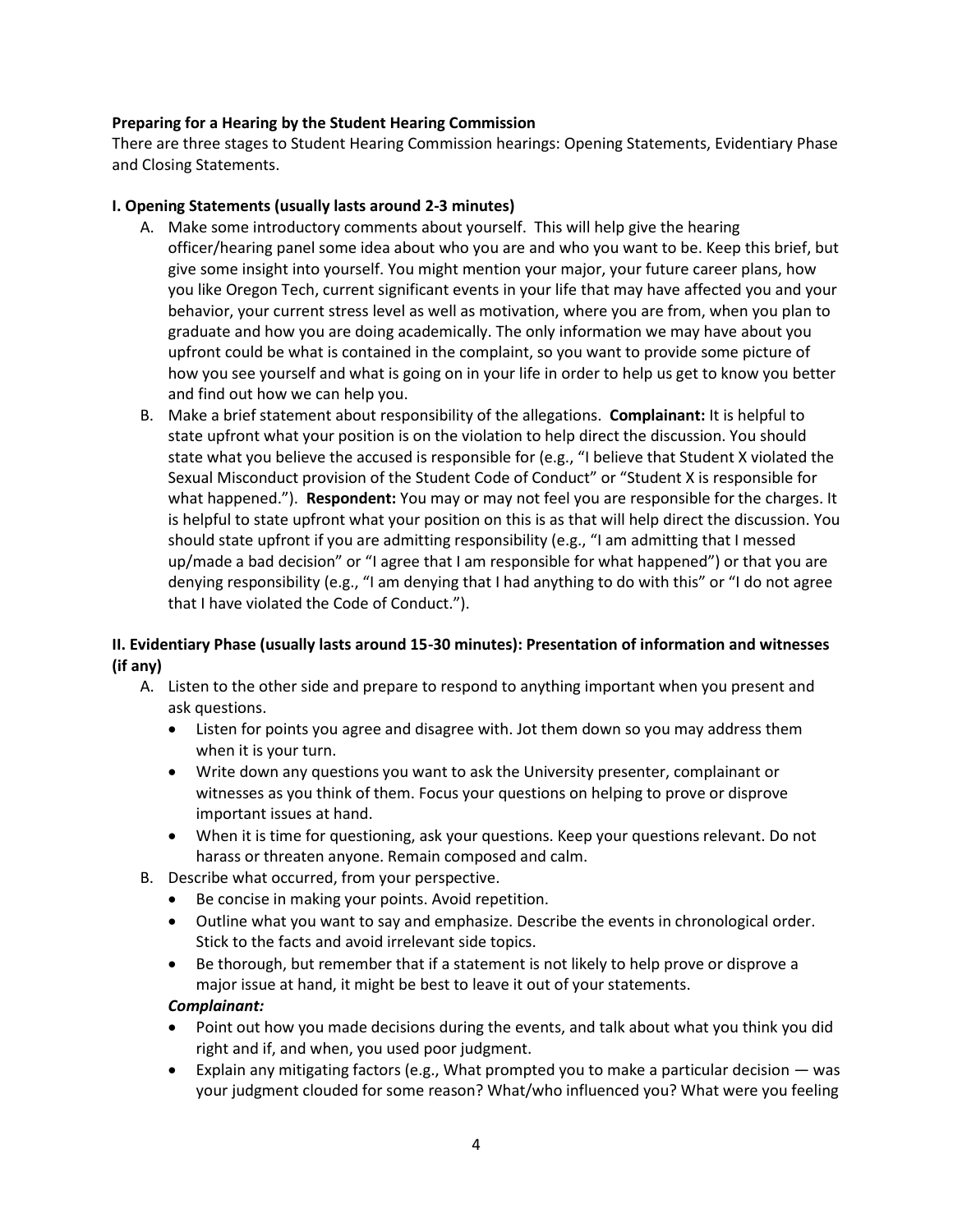at the time? What stresses were you facing at the time? What past experiences impacted what you did?).

## *Respondent:*

- Explain what has occurred since the incident (i.e., reported to the police, received medical attention, attended counseling)
- Describe how this incident affected you.

C**.** Question your witnesses.

- Decide what order you would like to present your witness(es) in.
- You may ask them to tell what happened or you may prompt them with specific questions. For example, you may want a specific witness to attest to the fact of where you were at a specific time. Or you may want a specific witness to corroborate what you were doing (e.g., that you were not drinking or how much they saw you drink). Or you may want a witness to describe what someone else was doing (e.g., that the witness saw two people fighting and you get in the middle to try to break it up, thus shoving someone or getting struck).
- Assist your witness(es) in staying focused and in directing their statements to the relevant issues at hand.
- Remember that your witness(es) should have material knowledge of what occurred. Character witnesses are not needed or utilized.

## **III. Closing Statements (usually lasts around 2-3 minutes)**

Describe your level of responsibility in what occurred.

- *Respondent:*
	- Ultimately, the university expects that students will be accountable for their actions. If you are responsible for what happened, you should state this. Rather than trying to mitigate what you did, simply state that you committed a violation and would like to try to fix it and learn from it. Furthermore, if you take this route, it is helpful to talk about what you are now doing to be pro-active about avoiding the situation in the future and preventing yourself from violating the Code of Conduct again. The University community expects responsible citizenship of students. Talk about what you are doing to be a positive contributor to the community and how you have addressed your behavior so far (i.e., Are you doing community service? Did you seek treatment/education? Are you focusing more on your academic progress? Did you get involved in a positive student organization? Have you been going to counseling?) What are you doing to seek self-improvement on your own?
	- Sometimes you may feel that you are somewhat but not entirely responsible for what occurred. Explain what specifically you take responsibility for and what specifically you feel you are not responsible for. If there are mitigating factors that you feel detract from your level of responsibility, it is important to state those factors. For example, now might be the time to say that you did not plan ahead properly because you had not slept and were not thinking as clearly as usual. Another example might be any overriding feelings or stress at the time that impacted what you did at the time (i.e., sickness, recent traumatic event, past family behaviors in similar situations). If you think someone else is responsible for certain actions, you should specify who was responsible, what they were responsible for, and how their actions impacted yours (i.e., "My friend was the one driving," or "He hit me first and I had to defend myself.").
	- Sometimes you may feel that you not responsible at all for what occurred. You should state why you think this and provide any evidence that you are not responsible (i.e., "I was not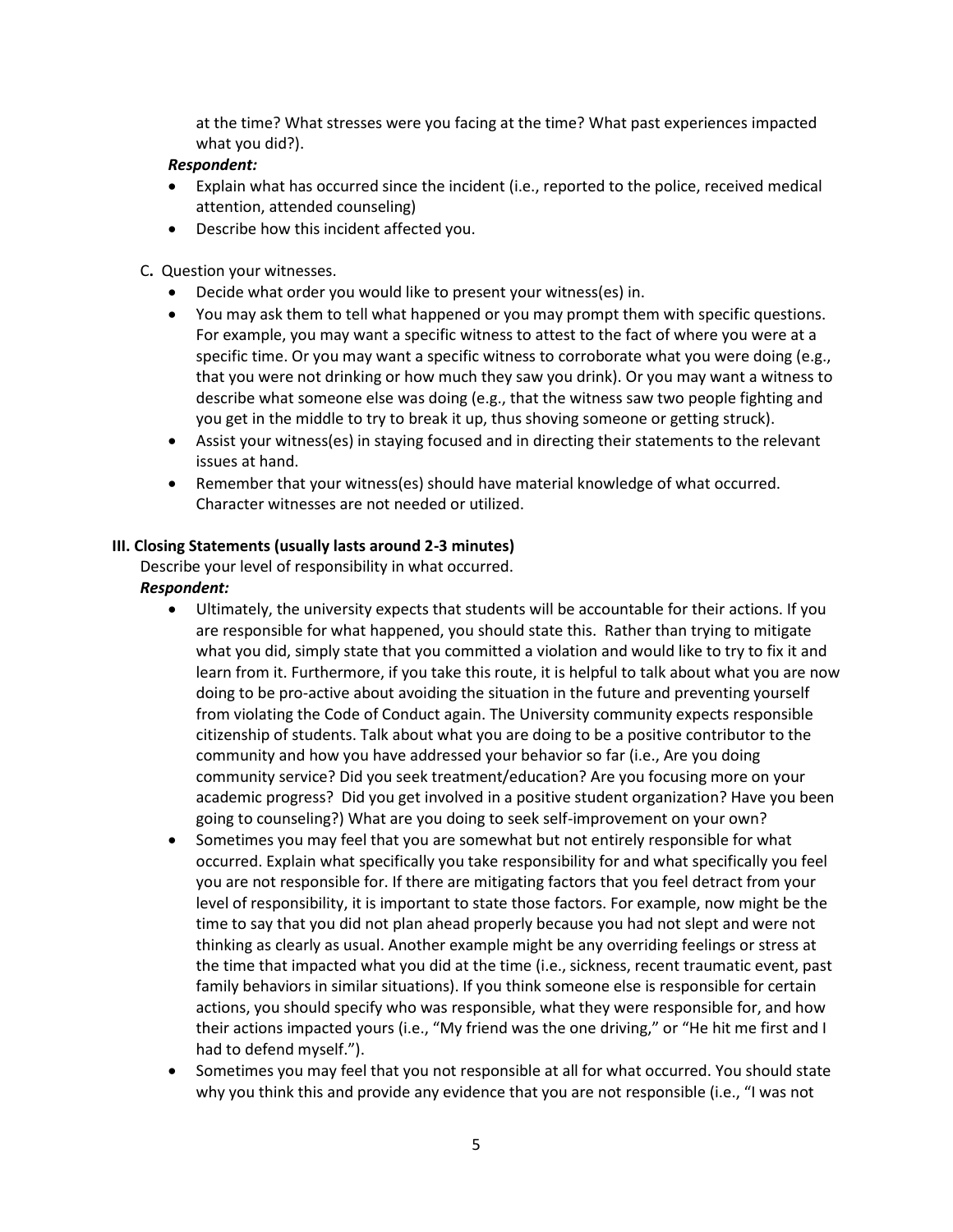there at that time."). You might reiterate any facts that establish you are not responsible for the alleged violations (i.e., "I was not intoxicated at the time, and no alcohol showed up on the breathalyzer," or "I had only been there three minutes, as established by my witnesses, and was not aware that alcohol was present in the room," or "The fight was between two of my classmates and I was the one trying to stop the fight. I got in the middle because I was trying to separate them, as my friend confirmed."). However, remember that just because you disagree with a law or policy does not mean that you did not violate it. Regardless of your personal feelings about a law or policy, if you chose to violate it, you would be best served by admitting this and taking responsibility for your actions.

- If you are at fault and are taking responsibility for it, do not blame others in the course of admitting responsibility. This detracts from your stating that you are responsible (i.e., "I take full responsibility for what occurred. However, I was in the wrong place at the wrong time. The police are just looking for people to arrest. I was violating the law, but I did not hurt anyone and just got caught." Essentially, such statements actually mean, "I AM responsible except I am really not responsible because everyone else is."). If you violated the law, do not say, "I was in the wrong place at the wrong time," as this I not true and reflects poorly on your sense of personal accountability for your actions. You were committing a violation and got caught. While you may not be happy that you got caught, this does not mean you were not in the wrong. It is not a sign of taking responsibility to say things like, "The police officers here are just looking to get people in trouble." Additionally, saying things like, "I know tons of people who do this and don't get caught — I'm just unlucky" is not a sign of taking responsibility, either. Show that you are being an adult and being accountable for your actions. Just because other people have not been caught does not mean they were not committing a violation or that you should not be responsible for your commission of a violation. Strive to do the right thing because it is the right thing to do. Be better than the others — do not let your behavior become lax just because those around you are misbehaving.
- Describe what you plan to do differently in the future and recommend sanctions, if appropriate. What can the University community expect from you in the future? What are you going to do to prevent the behavior from recurring or to show that you are a good citizen? Even if you did not commit a violation, it is always a good idea to reflect on what positive behavior you plan to engage in to help yourself avoid problems later. Take steps to be pro-active about your behavior and show that you will be a responsible citizen from now on, and discuss what you have already done and what you will do. Recommend sanctions that you feel would be appropriate. What can you do to show that you are behaving in a positive manner? Review the range of sanctions in Section VIII of the Code of Conduct. How will you be accountable to yourself and the community? Do you believe suspension is appropriate? Why/why not?

#### *Complainant:*

- Restate your position on the policy violation. Describe why you believe the accused is responsible for violating the Code of Conduct. (e.g., "I believe that Student X violated the Sexual Misconduct provision of the Student Code of Conduct based on the information presented" or "Student X is responsible for what happened because…") Add information presented to support your position.
- Recommend sanctions that you feel would be appropriate. Provide what you would like the consequences to be if the accused was found responsible (e.g., "I would like Student X to be suspended from the university because…" or "Student X should be required to complete a drug and alcohol assessment and community service because…").